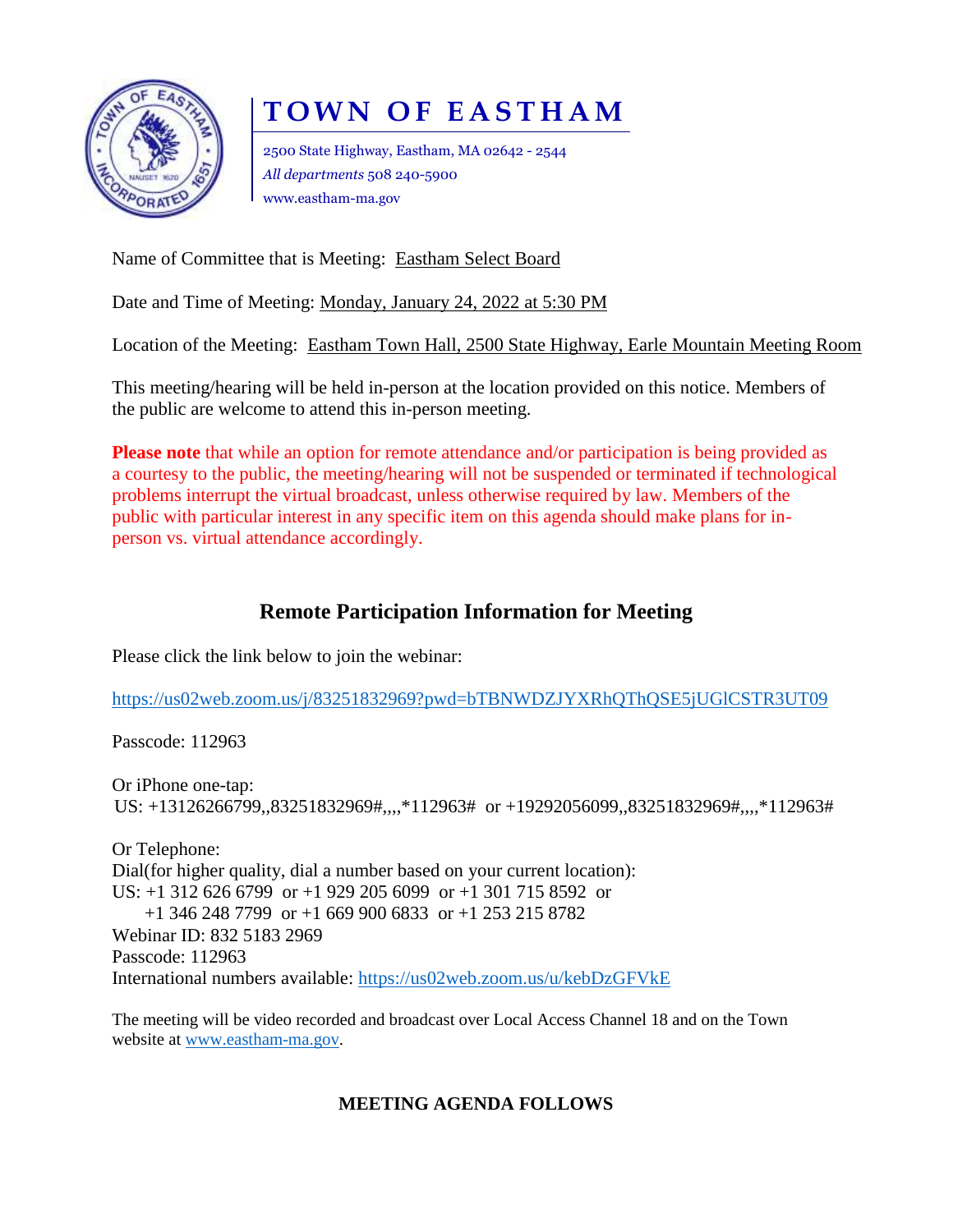#### **AGENDA SELECT BOARD Eastham Town Hall, 2500 State Highway, Eastham, MA Monday, January 24, 2022, 5:30 PM**

*Location: Eastham Town Hall – Earle Mountain Room*

#### **I. PUBLIC/SELECT BOARD INFORMATION**

#### **II. APPOINTMENTS**

- 5:30 PM Open Warrant for the May 2, 2022 Annual Town Meeting
- 5:35 PM Climate Action Committee Update Cheryl Gayle, Chair

#### **III. LICENSING**

Renewal of Used Auto Dealership License: 1. Advanced Equipment, 105 Holmes Road

#### **IV. ADMINISTRATIVE MATTERS**

- A. Action/Discussion *(discussion & vote may be taken)*
	- 1. Approve Bond Results and Sign Note Documents
	- 2. Search Committee Semi-Annual Report *(information/discussion)*
	- 3. Budget Questions and Schedule
	- 4. Residential Tax Exemption Discussion

#### **V. MINUTES**

1. January 3, 2022 Regular Session

#### **VI. TOWN ADMINISTRATOR'S REPORT**

## **VII. NEW/UPCOMING AGENDA ITEMS & NEEDED FOLLOW-UP ON PREVIOUS ITEMS**

A. See Chart in Agenda Packet

#### **VIII. OTHER BUSINESS/CORRESPONDENCE**

#### **IX. ADJOURNMENT**